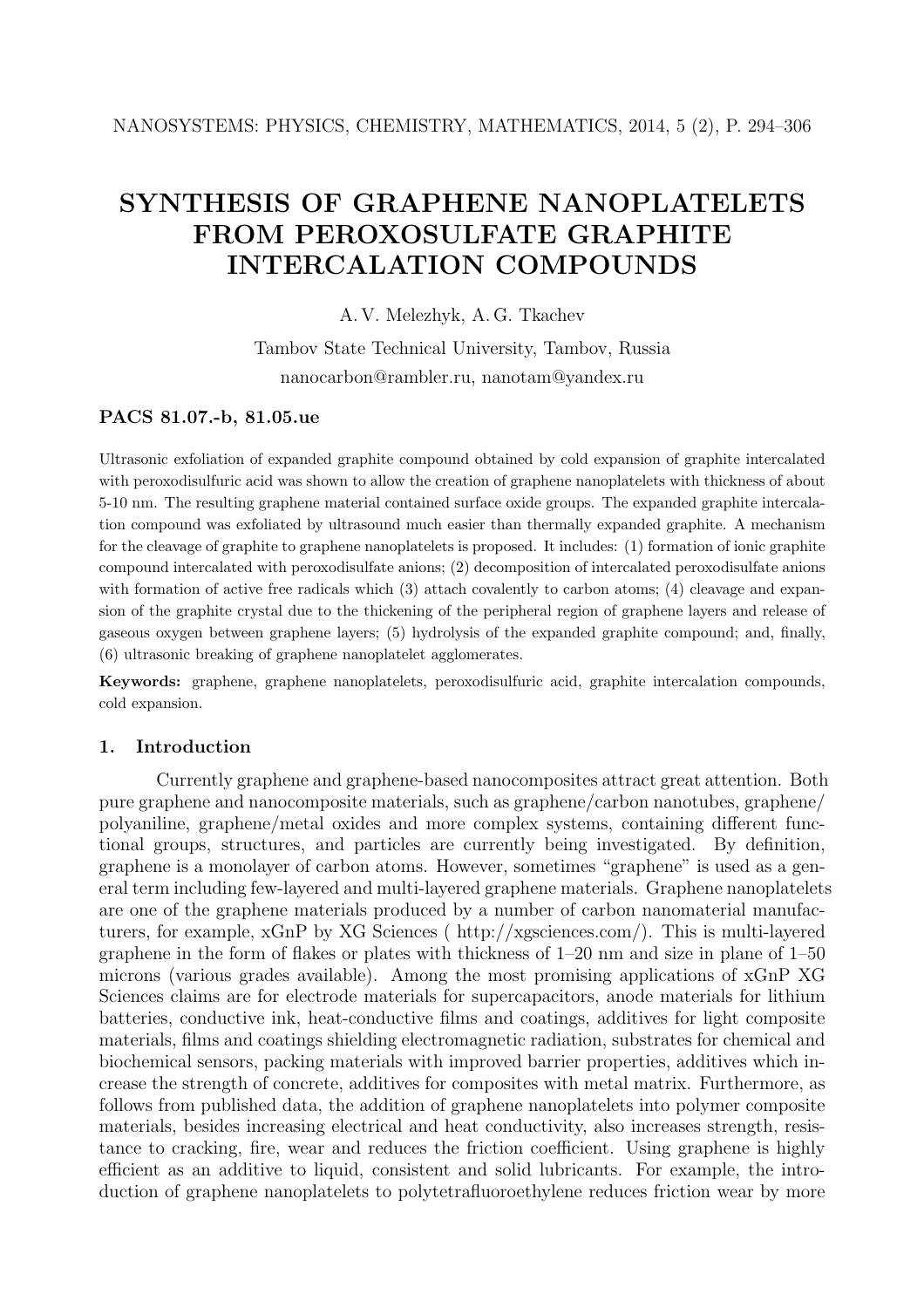than three orders of magnitude [1]. There are several reviews on graphene materials, their methods of preparation and applications in various fields [2-5].

It should be noted that although the terms "nanoplatelets", "size in plane", "diameter in plane" are often used, in fact, these particles usually are not flat but deformed flakes of irregular shapes, often aggregated.

Theoretically, graphene monolayers provide the highest performance in a variety of applications. However, graphene monolayers are very expensive and it is difficult to work with them because of their tendency to agglomerate in dry form and in suspensions. Currently, graphene monolayers were obtained as deposits on different supports or as dilute dispersions stabilized with surfactants in solvents. The use of such dilute graphene monolayer dispersions as additives into composite materials is problematic because of need to remove surfactant, which is strongly adsorbed on the surface of graphene. Multilayered graphene, in the form of graphene nanoplatelets, provides better effect-to-cost ratio than graphene monolayers in most applications, with the exception of nanoelectronics. In many applications, such as polymeric composite materials, graphene nanoplatelets and carbon nanotubes give similar results.

An analogy with single-walled and multiwalled carbon nanotubes (CNTs) can be used. Although by a number of parameters single-walled CNTs are most efficient, currently they are too expensive, and using multi-walled CNTs provides better effect-to-cost ratio. For some applications, graphene nanoplatelets can be more effective than multiwalled CNTs, due to higher electric and heat conductivity and low coefficient of friction.

For mass application of graphene-based materials, one of the key issues is the development of an effective, inexpensive and scalable process for their production. Various methods for obtaining graphene materials were reviewed in [2-5]. The first group of methods is based on the cleavage of crystalline graphite, expanded graphite or graphite intercalation compounds by ultrasonic treatment of the graphite materials suspended in organic solvents or in water in presence of surfactants. Thin flakes, consisting of single or multiple layers of graphene, were thus obtained by these methods.

In the second group of methods, crystalline graphite or thermally expanded graphite is oxidized to graphite oxide, which spontaneously exfoliates to monolayers when dispersed in water. Then graphite oxide is reduced to graphene in presence of substances, preventing the collapse of graphene layers back into the graphite structure. Such substances may be surfactants, nanoparticles of various compounds or water-soluble polymers.

Ultrasonic exfoliation of various forms of graphite usually gives graphene nanoplatelets with a wide distribution of thicknesses, containing some amount of graphene monolayers. Concentration of the graphene nanoplatelets in dispersions obtained by these methods is very small, on the order of 0.01–0.1  $g/l$ . Furthermore, the content of surfactant in the dispersions obtained is usually much higher than the content of graphene materials itself. For these reasons, the mass production of graphene materials by these methods is rather expensive, which is reflected in high cost of various forms of graphene materials, including graphene nanoplatelets offered by manufacturers of carbon nanomaterials.

Methods of obtaining graphene via graphite oxide, principally, are most flexible for the synthesis of various graphene-based nanostructures and other nanosized components [5]. However, the known methods of graphite oxide syntheses, for example by oxidation of crystalline graphite with potassium chlorate in nitric acid or potassium permanganate in sulfuric acid, are very expensive, take long time and become dangerous (risk of explosion) when performed at larger scales. So the cost of graphite oxide is also high.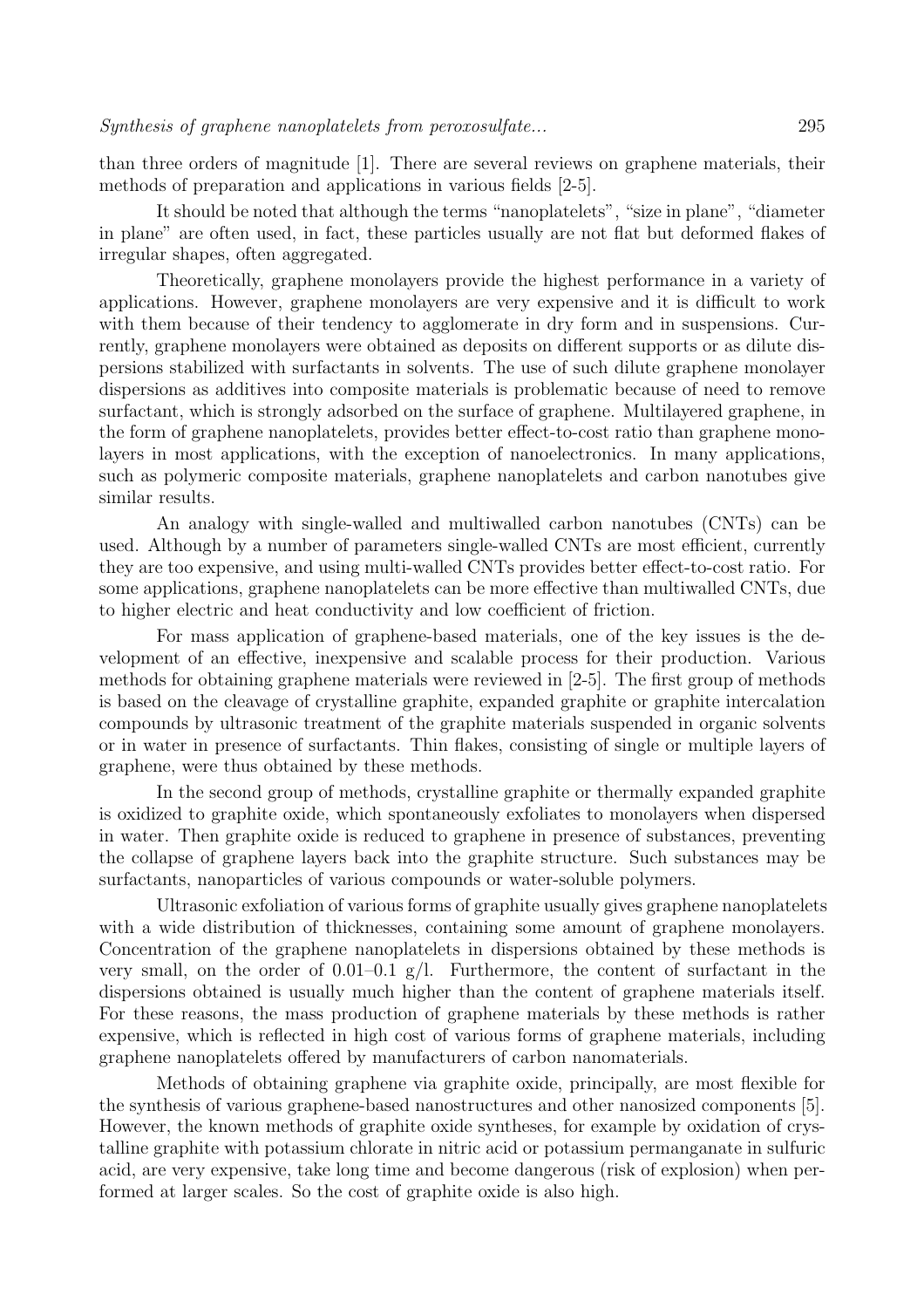In [6-8], graphite material was described called as "microflaky graphite". In modern terminology, this material was graphene nanoplatelets. In these studies, the key step was intercalation of graphite with solution of peroxide compounds (peroxomonosulfuric acid, peroxodisulfuric acid, ammonium persulfate) in sulfuric acid. Under certain conditions, the graphite intercalation compounds were formed containing intercalated anions of peroxosulphuric acids (peroxomonosulphuric or peroxodisulfuric). These compounds are unstable at room temperature and decompose, forming molecular oxygen between graphene layers, swelling the crystal, so a phenomenon similar to the thermal expansion of graphite was observed, but at room temperature. The extent of such "cold" expansion, defined by the apparent volume, is close to thermal expansion which occurs at high-temperature treatment (thermal shock) of graphite intercalated compounds in the common technology of the thermally expanded graphite production. In worm-like particles of both expanded graphite compounds and thermally expanded graphite, the graphite crystal is already split into nanoplatelets and all that remains is to break their aggregates and remove intercalated species if needed.

The purpose of this paper is to explore the possibility of obtaining graphene materials from expanded graphite formed by cold expansion of graphite intercalated with peroxosulfate compounds and determine the parameters of materials obtained depending on the preparation conditions.

#### **2. Experimental**

#### **2.1. Starting materials**

The following starting materials were used in this study.

Natural graphite GSM-1, 99.9% purity (supplied by "Resource-C" Ltd., Russian Federation).

Ammonium persulfate (APS), "Pure for analysis" grade.

Thermally expanded graphite with bulk density of  $4 \text{ kg/m}^3$ , produced by UniChimTek-Graflex Ltd. (Russian Federation).

Surfactant "NF" (Russian standard GOST 6848-79) produced by "Pigment" Ltd. (Russian Federation), comprises oligomeric product of polycondensation of naphtalenesulfonic acid with formaldehyde, sodium salt.

100% sulfuric acid was prepared by addition of pre-calculated amount of 65% oleum to 95% sulfuric acid.

Ultrasonic treatment was performed with IL-10-2.0 installation (electrical power up to 2 kW). Optical density was measured with KFK-3 spectrophotometer.

#### **2.2. Synthesis procedure**

Synthesis of expanded graphite compound was performed as described previously [6-8]. Graphite was treated with a solution of APS in sulfuric acid (6.67 g APS per 1 g graphite). In a few minutes, the blue intercalation compound of graphite formed, which, according to [8], was graphite peroxodisulfate of the composition  $C_{22.5}$   $\text{HS}_2\text{O}_8^ 2.5\text{H}_2\text{SO}_4$ . This compound gradually decomposed at room temperature with expansion of the crystals due to the evolution of gaseous oxygen between graphene layers. The rate of expansion depended on temperature. For example, at  $40^{\circ}$  C, 2 hours was sufficient for complete expansion. Very bulky mass formed consisting of yellow-brown worm-like particles. This process was called "cold expansion of graphite" [8]. The apparent volume of expanded graphite compound at the above specified ratio of reactants was 300  $\text{cm}^3/\text{g}$  of starting graphite. The resulting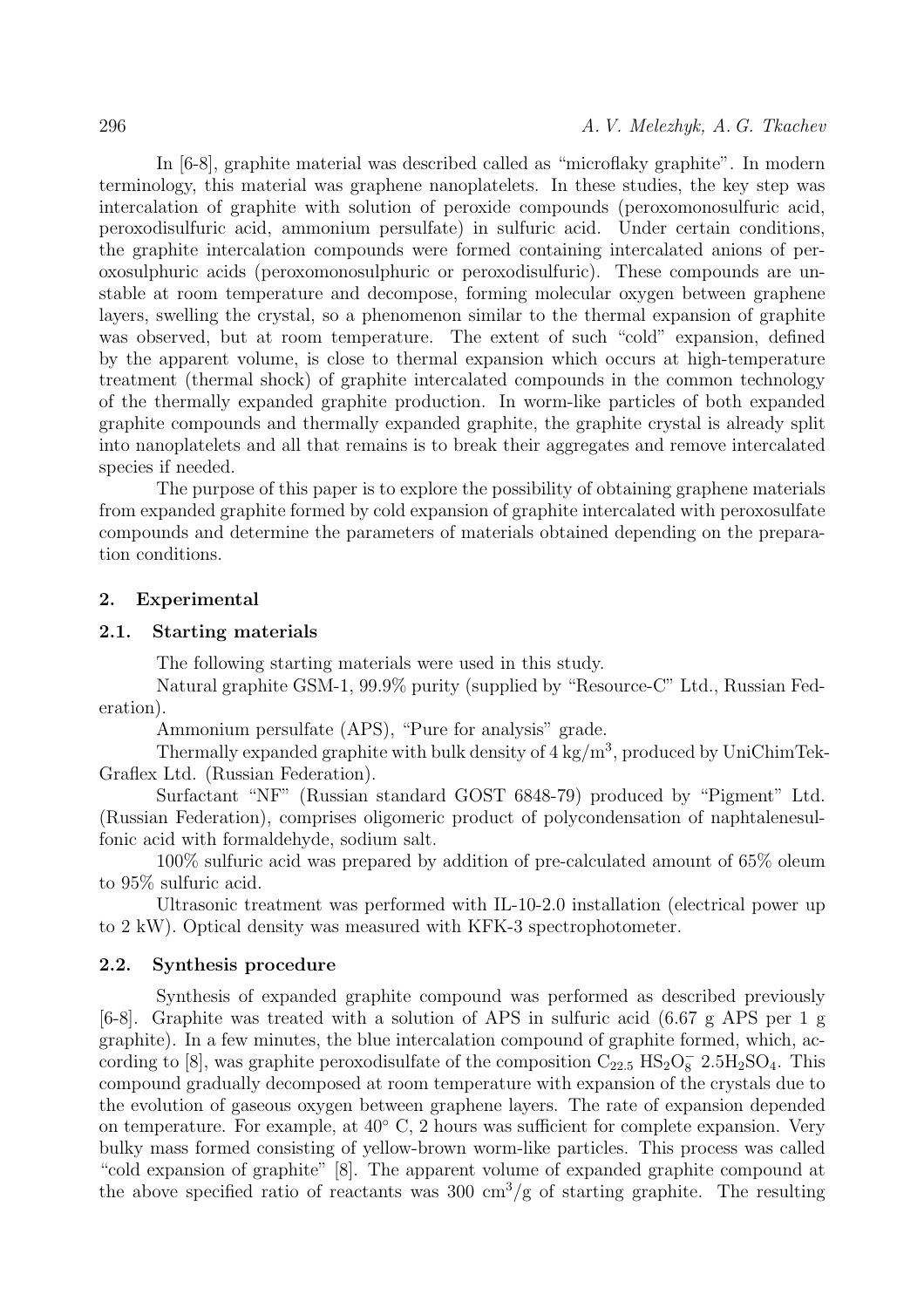expanded graphite compound was treated with water and washed on filter to neutral pH. Upon hydrolysis, the color of the expanded material changed from yellow-brown to gray. This material, containing 0.9% of dry substance, was used in following experiments in wet form without drying. Mass content of sulfur in the dry substance was 0.7%. Worm-like particles of this product were very similar to thermally expanded graphite and represented aggregates of interconnected graphene nanoplatelets, forming a very bulky porous structure. Drying resulted in dramatic decrease of the apparent volume and bonding of graphene nanoplatelets, probably due to capillary forces.

#### **2.3. Samples properties and methods of testing**

The crude material, obtained as described above, consisted of worm-like particles. Under ultrasonic treatment of an aqueous suspension, these particles were dispersed to graphene nanoplatelets. The degree of dispersion was evaluated by optical density (D) of treated dispersions. Thinner graphene particles, in general, produced larger D values. Aggregation tended to decrease D values. To determine the optical density, 0.250 g surfactant NF, 200 cm<sup>3</sup> water and a weighed portion of wet graphene material were placed in a  $250 \text{ cm}^3$  beaker, so that the mass concentration of solids in the resulting mixture was from 0.02–0.035  $g/dm^3$ , an optical density range convenient for measurement. The mixture was sonicated under cooling in a water bath and periodically, samples were taken for optical density measurement. The absorbance was measured in a 1 cm optical length cuvette at wavelength of 500 nm. Determination was carried out for no more than 2 minutes after ultrasound was off, because optical density slowly dropped over time, probably due to reversible particle aggregation. The resulting dispersions exhibited the characteristic pearlescence due to orientation of nanoplatelets in stream of liquid under stirring. Lambert-Beer law was observed in these systems. This allowed the calculation of the light absorbance coefficient (K):

 $K=D/(CL)$ , where

K – Light absorbance coefficient,  $dm^3/g.cm$ ;

D – Optical density (corrected by subtraction of slight absorbance of surfactant NF at 500 nm), dimensionless;

C – Concentration of graphene material,  $g/dm^3$ ;

L – Optical length of cuvette, cm.

The K value relatively weakly dropped with increasing wavelength in the visible region of spectrum (reduced by 15% from 500 to 800 nm).

Electronic images of samples were obtained using a dual-beam scanning electron microscopic complex Neon 40, Carl Zeiss.

#### **3. Results and discussion**

# **3.1. Preparation of graphene nanoplatelets via graphite intercalation compounds**

At first glance, intercalation of foreign particles between the layers of graphite could weaken the bond between them and allow easier exfoliation. This might work with covalent attachment of fluorine atoms to the graphene skeleton. However, almost all known intercalants, capable of penetrating between the graphite layers are strong electron donors or acceptors and form charge transfer or ionic structures with graphene layers in which the bonding between graphene layers is reinforced due to electrostatic forces.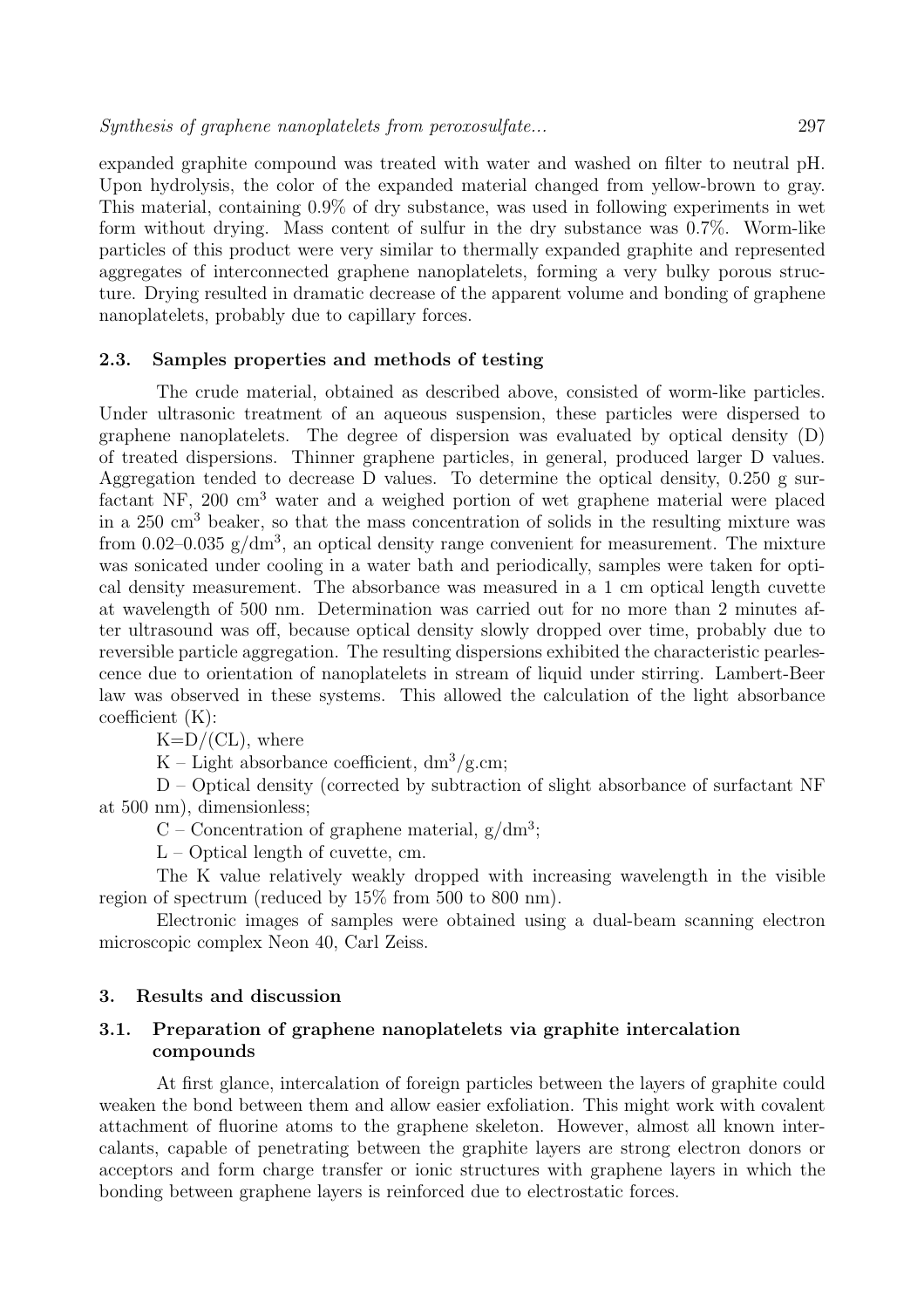However, many graphite intercalation compounds are able to undergo secondary thermal or chemical transformations that result in a profound restructuring of the crystal structure, accompanied with exfoliation of crystalline intercalated compounds to graphene nanoplatelets and even graphene monolayers. The most common example is the thermal expansion of graphite intercalation compounds (mostly graphite sulfate or nitrate), which leads to the formation of expanded graphite. Thermally expanded graphite may be dispersed by sonication to graphene nanoplatelets in alcohol solution. However, graphene nanoplatelets obtained in this way were relatively thick, on the order of 50 nm [2].

Highly exfoliated thermally expanded graphite (HETEG) was obtained, which can be split into much finer nanoplatelets. HETEG was obtained by thermal decomposition of the graphite compound  $C_2F^*nClF_3$  at 573–723 K. As a result, molecular chlorine and chlorofluoro-carbons were generated as by-products. The HETEG easily dispersed in organic solvents or in aqueous solutions of sodium dodecylbenzenesulfonate, and formed one-, two-, and few-layered graphene [2, 9]. However, this method has a serious disadvantage – very toxic and dangerous reagents and by-products, so it is hardly acceptable for the mass production of graphene.

In [10], expanded graphite with a structure resembling the thermally expanded graphite was obtained by treatment of graphite intercalation compound  $KC<sub>8</sub>$  with water or ethanol. Processing alcoholic suspension of the product obtained by microwave radiation resulted in graphene nanoplatelets with thickness of about 10 nm.

# **3.2. Preparation of graphene nanoplatelets via expanded graphite peroxosulfate compound**

Fig. 1 shows the dependence of light absorption coefficients for ultrasonic treatment time for different forms of expanded graphite in aqueous suspensions containing surfactant NF  $(1.25 \text{ g}/\text{dm}^3)$  as stabilizer. Four types of expanded graphite or expanded graphite compounds were examined in these experiments:

1) thermally expanded graphite (TEG);

2) expanded compound of graphite obtained by cold expansion (at 40◦ C) of graphite intercalated with ammonium persulfate solution in concentrated (95%) sulfuric acid;

3) expanded compound of graphite obtained by cold expansion (at 40◦ C) of graphite intercalated with ammonium persulfate solution in 100% sulfuric acid;

4) expanded compound of graphite obtained by cold expansion (at 40◦ C) of graphite intercalated with ammonium persulfate solution in  $100\%$  sulfuric acid containing  $1\%$  of free  $SO_3$ .

As it follows from Fig. 1, thermally expanded graphite showed the least ultrasonic exfoliation in our experiments.

As can be seen from Fig. 1, the expanded graphite compounds obtained by cold expansion of graphite intercalated with APS in sulfuric acid was dispersed ultrasonically significantly better than thermally expanded graphite. Moreover, the dispersal strongly depends on content of water in the sulfuric acid used as a solvent. The presence of 5% water in sulfuric acid significantly retards dispersing ability. Considering the data obtained earlier [6-8, 11], we can assume the following mechanism for the processes occurring in this system. The first step is formation of blue graphite intercalation compound containing intercalated anions of peroxodisulfuric acid. Its composition was determined to be  $\rm C_{22.5}HS_{2}O_{8}^{-*}2.5H_{2}SO_{4}$ [11]. This compound gradually decomposed at room temperature with the evolution of oxygen gas (with admixture of ozone) and formed worm-like particles of expanded graphite compound with apparent volume up to 300  $\text{cm}^3/\text{g}$  of starting graphite. A similar graphite intercalation compound formed (at low temperature) with peroxomonosulfuric acid, but it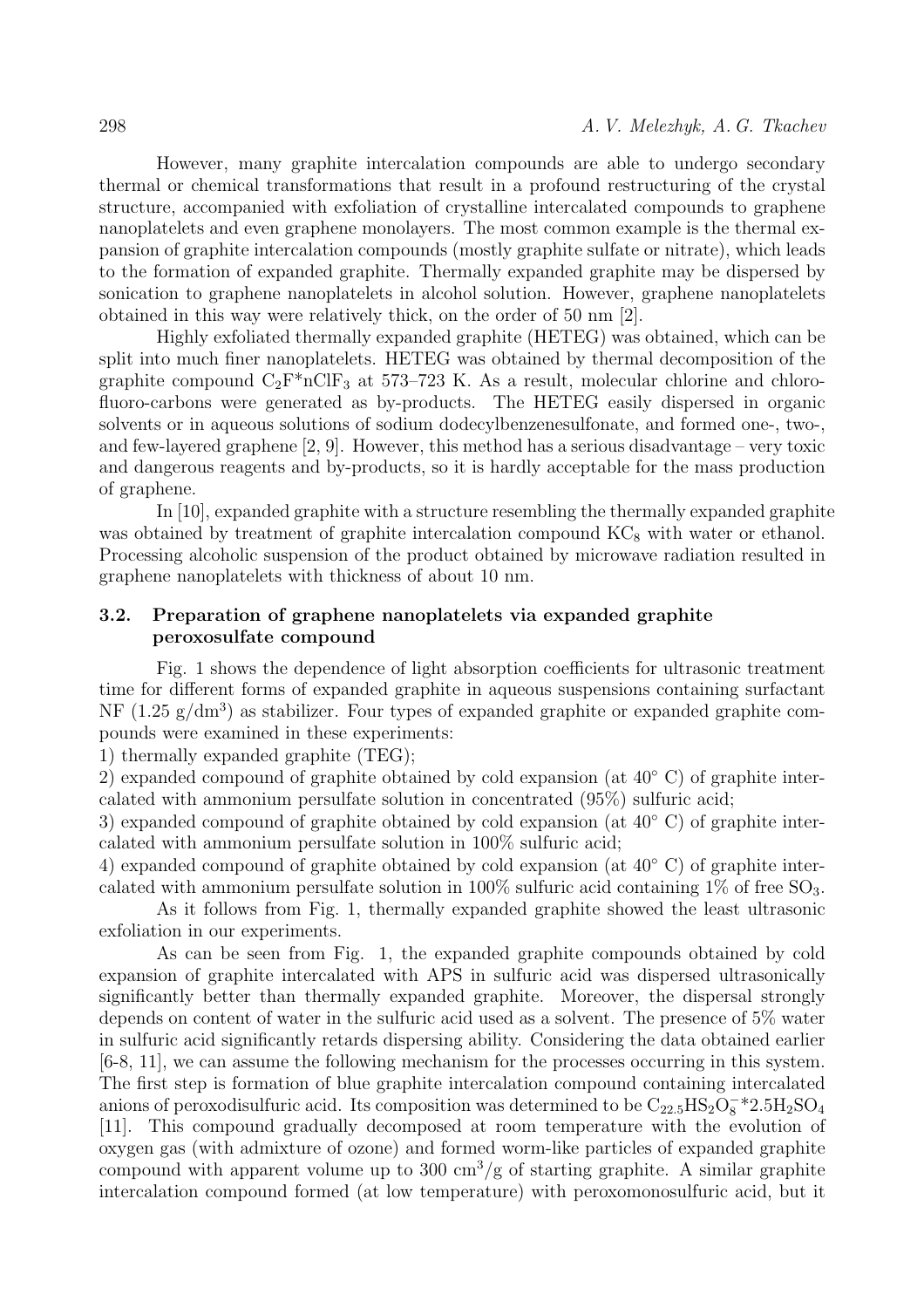

Fig. 1. Dependence of light absorbance coefficient on time of ultrasonic treatment for different forms of expanded graphite in aqueous suspensions containing surfactant NF  $(1.25 \text{ g}/\text{dm}^3)$  as a stabilizer

was less stable and its decomposition, accompanying with "cold" expansion, proceeded even at 0◦ C. Visually, the process of cold expansion of graphite peroxosulfate compounds is very similar to the thermal expansion of intercalated graphite, however, occurs at temperature close to room temperature.

This process consists of complex chemical and structural transformations. Presumably, the cold expansion process begins with the decomposition of intercalated and dissolved peroxosulfate compounds, which give rise to highly reactive species:

$$
H_2S_2O_8 \to 2HSO_4 \tag{1}
$$

$$
H_2SO_5 \to HSO_4 + OH \tag{2}
$$

$$
HS_2O_8^- \rightarrow HSO_4^- + SO_4 \tag{3}
$$

$$
SO_4 \to SO_3 + O \tag{4}
$$

$$
S_2O_8^{2-} \to 2SO_4^{-}. \tag{5}
$$

These active species react with graphene layers, forming covalent bonds with carbon. The color of the resultant expanded graphite compound is yellow to yellow-brown. XRD data for the expanded substances show a broad halo with no sharp peaks characteristic for crystalline graphite compounds [11]. Increasing the apparent volume and conversion of the crystalline flake graphite particles into worm-like ones is due to the evolution of oxygen gas between the graphene layers. This gas was produced simultaneously in peroxide compounds decomposition and the oxidation of the graphene skeleton.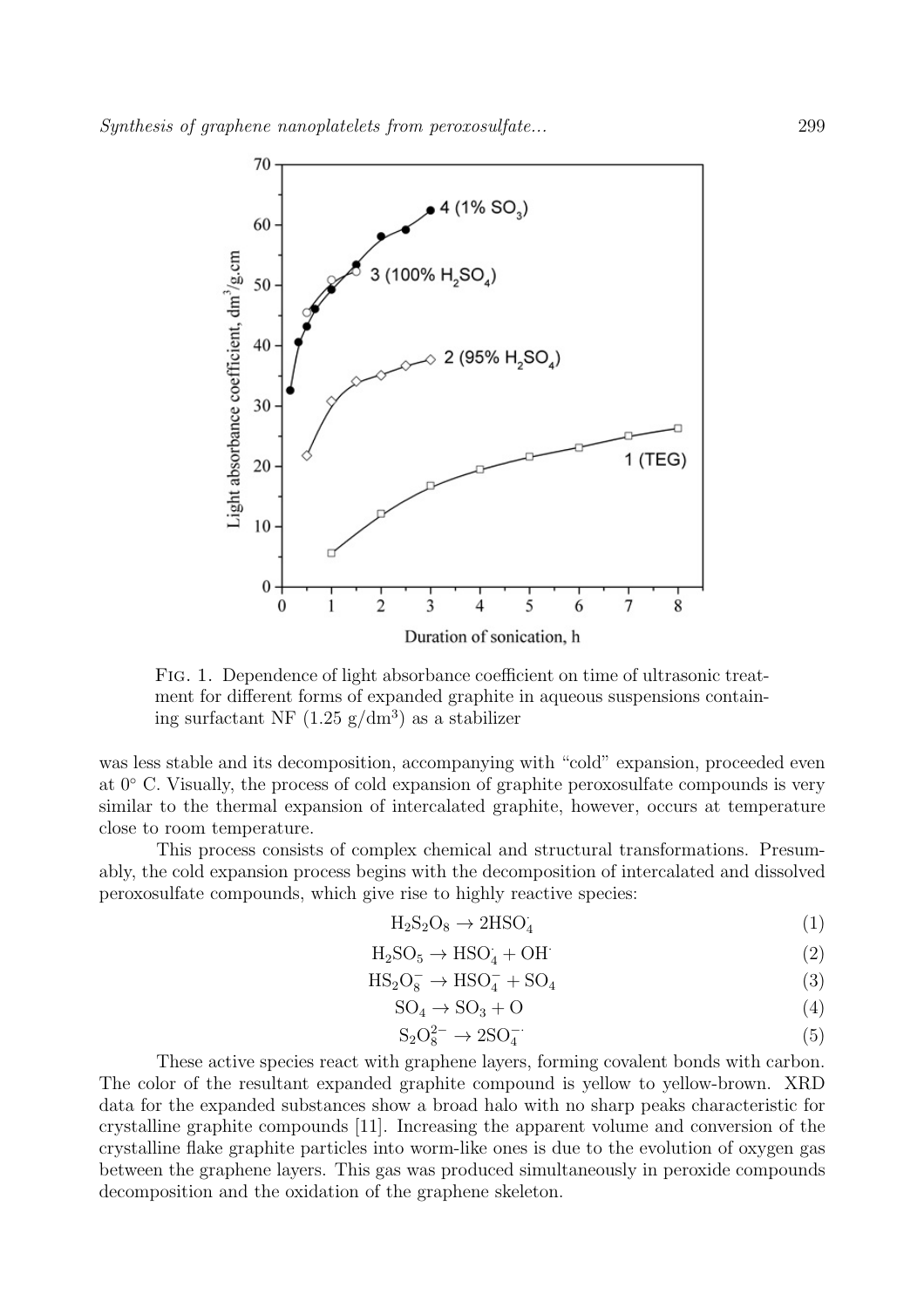We can assume that in the yellow expanded graphite compound, the flat aromatic system of graphene layers is broken by the covalent attachment of  $\text{-OSO}_3H$  groups to carbon atoms, similarly to graphite fluoride and graphite oxide. In [11], based on the measurements of the volume of oxygen gas evolved in the process of "cold" expansion, the degree of oxidation of carbon skeleton was determined for the expanded graphite compounds obtained in the graphite- $H_2S_2O_8-H_2SO_4$  ternary system.

It was found that one group -OSO3H (attached covalently or as an anion) corresponds to  $x=7$  carbon atoms, wherein, the x value decreases with excess  $H_2S_2O_8$  in the starting system. It should be noted that for ionic compounds of graphite particles with electron accepting species characteristic value of x usually is in the range of 22 to 24, while for graphite fluorides x value usually is 1 to 6. However, in graphite monofluoride CF the C-F bond is purely covalent, carbon layers are non-planar, non-aromatic and do not conduct electric current. In lower graphite fluorides  $(C_2F, C_4F, C_6F)$ , the fluorine bond with carbon skeleton becomes more ionic, and carbon layers become more planar and gain conductivity. Possibly, by degree of oxidation of carbon skeleton the products of "cold" expansion of graphite intercalated with peroxosulfates can be compared with lower graphite fluorides.

As can be seen from Fig. 1, the expanded graphite compound obtained by using anhydrous sulfuric acid, dispersed under ultrasonic treatment was significantly better than that obtained using 95% sulfuric acid. This can be attributed to the difference in acidity. It is known that auto-dissociation of concentrated sulfuric acid occurs according to the scheme:

$$
H_2SO_4 + H_2O \leftrightarrow HSO_4^- + H_3O^+ \tag{6}
$$

Thus, acidity of concentrated sulfuric acid corresponds to ion  $H_3O^+$ . Auto-dissociation of anhydrous sulfuric acid proceeds in another way:

$$
2H_2SO_4 \leftrightarrow HSO_4^- + H_3SO_4^+, \quad [H_3SO_4^+] \cdot [SO_4^-] = 2 \cdot 10^{-4} \tag{7}
$$

$$
2H_2SO_4 \leftrightarrow HS_2O_7^- + H_3O^+, \quad [H_3O^+] \cdot [HS_2O_{7^-}] = 4 \cdot 10^{-5}
$$
 (8)

Molecular-ion composition of anhydrous sulfuric acid can be described by the following data [12]:

 $_{\rm H_2SO_4}$  —  $99.5\%$  $\mathrm{HSO}_4^-=0.18\%$  ${\rm H_3SO_4^+} - 0.14\%$  $_{\rm H_3O^+}$  — 0.09%  $_{\rm HS_2O_7^--0.05\%}$  $H_2S_2O_7 - 0.04\%$ 

Even a small admixture of water (tenths  $\%$ ) inhibits reactions (7) and (8), and dissociation scheme (6) becomes dominant [12].

Thus, in anhydrous sulfuric acid, the  $H_3SO_4^+$  cation dominates among ions, causing acidity, and it is a much stronger acid than  $H_3O^+$ . In a solution of ammonium persulfate in anhydrous sulfuric acid, peroxodisulfuric acid is formed:

$$
(NH4)2S2O8 + 2H2SO4 \leftrightarrow 2NH4HSO4 + H2S2O8
$$
\n(9)

In an anhydrous sulfuric acid medium it can be protonated:

$$
H_2S_2O_8 + H_3SO_4^+ \leftrightarrow H_3S_2O_8^+ + H_2SO_4 \tag{10}
$$

Obviously, the protonated form of peroxodisulfuric acid is a much stronger oxidant than peroxodisulfuric acid, and this results in higher oxidation state of graphite in the compounds formed. It is also obvious that the presence of ammonium salts somewhat reduces the acidity of the system because  $\text{HSO}_4^-$  anions are basic in the medium of sulfuric acid and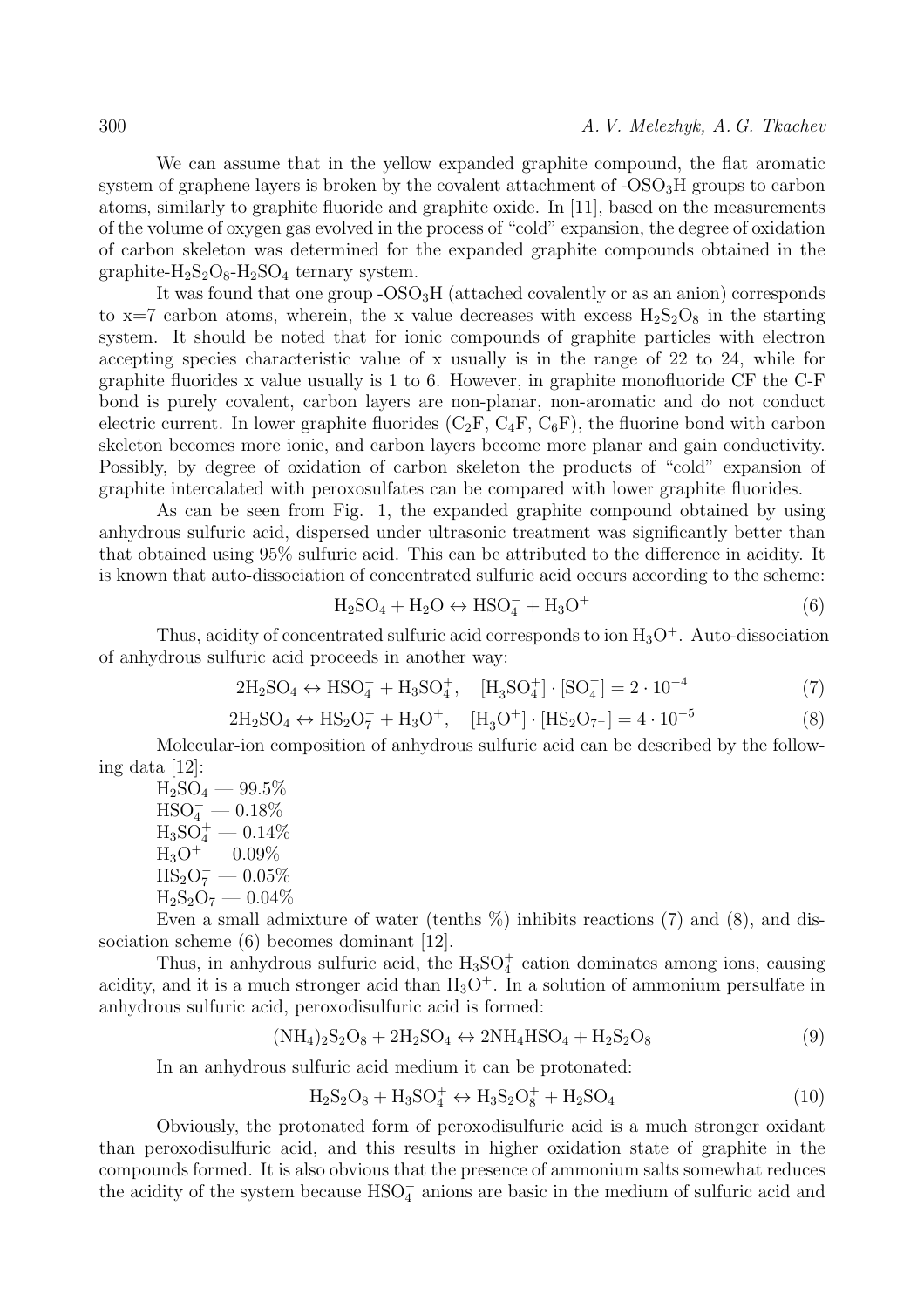form a buffer system with acidic cations. For this reason, using peroxodisulfuric acid without ammonium salts (obtained by mixing sulfuric acid with concentrated hydrogen peroxide and oleum as described in [7]) would be more efficient for oxidative intercalation of graphite. However, the preparation and use of this system is dangerous because of great evolution of heat when mixing the components.

Hydrolysis of the cold-expanded graphite compounds formed in the systems studied resulted in transition of yellow or yellow-brown color to gray, and this was accompanied by some evolution of oxygen gas (with admixture of ozone). One can suppose that addition of water not only leads to hydrolytic cleavage of sulfate groups attached to carbon or removing hydrosulfate anions from interlayer space, but also causes redox disproportionation according to the scheme proposed in [13]. Namely, the central area of the carbon layers is reduced to graphene structure and peripheral area is oxidized to graphite oxide structure.

According to [14], samples of "microflaky graphite" contained 6% of the graphite oxide phase on the surface of graphite microflakes (nanoplatelets in modern terminology). It is due to the presence of these hydrophilic graphite oxide groups that the hydrolyzed material is well dispersed in water by ultrasonication (however, aggregation takes place in the absence of a surfactant). When dried, the relatively strong bonding of graphene nanoplatelets occurs with formation of elastic films [7]. This feature of graphene nanoplatelets, obtained via peroxosulfate graphite intercalation compounds, favors application of this material in composites with polar polymers (epoxy, phenol-formaldehyde, etc.).

The value of the light absorbance coefficient (Fig. 1) depends on the thickness of the graphene nanoplatelets and their aggregation in an aqueous dispersion. The smaller the average thickness of graphene nanoplatelets and the less they are aggregated, the greater should be the value of K. Unfortunately, due to overlap of these two factors, it is not possible to evaluate each of them separately by the value of K. However, in the presence of a sufficiently effective surfactant, such as dispersant NF, sonication of graphene material suspensions resulted in completely transparent dispersions, while ultrasonic treatment without the addition of a surfactant led to transformation of the initial worm-like particles (which can be regarded as strong agglomerates of nanoplatelets chemically bonded at their edges) into the large loose flakes (weak agglomerates of nanoplatelets connected by adsorption forces). Thus, we can assume that in the presence of an effective surfactant, agglomeration is minimal and change in the K value is mainly due to splitting of the initial worm-like particles and changing the average thickness of graphene nanoplates depending on the preparation conditions and dispersion. Furthermore, observing of the Lambert-Beer law indicates that agglomeration is minimal in the systems studied. It is interesting to compare our data (Fig. 1) with similar data in literature. In [15], the ultrasonic cleavage of graphite crystal in an aqueous solution of sodium dodecylbenzene sulfonate (graphite starting concentration of 0.1  $g/dm^3$ , DDBS 0.5  $g/dm^3$ ) was investigated. The light absorbance coefficient of the sonicated substance at 660 nm (after separation of the coarse fraction by centrifugation) was found to be 1390 ml/mg.m, which is equivalent to 13.9  $\frac{dm^3}{g}$ .cm. The number of monolayers in graphene nanoplatelets so obtained, as estimated by transmission electron microscopy, was in the range of 1–15, with maximum at the distribution of about 5 monolayers.

In [16], the optical properties of aqueous dispersions of chemically derived graphene monolayers were studied. It was found that optical density vs. concentration plots in this system deviate from Lambert-Beer law. From the data given in this work, the effective light absorbance coefficient can be estimated (very approximately because of deviation from Lambert-Beer law) to be 33  $\mathrm{dm}^3/\mathrm{g.cm}$  at 400 nm and 25  $\mathrm{dm}^3/\mathrm{g.cm}$  at 600 nm. It was shown in [16] that at concentrations of graphene over 10 mg/dm<sup>3</sup> aggregation of graphene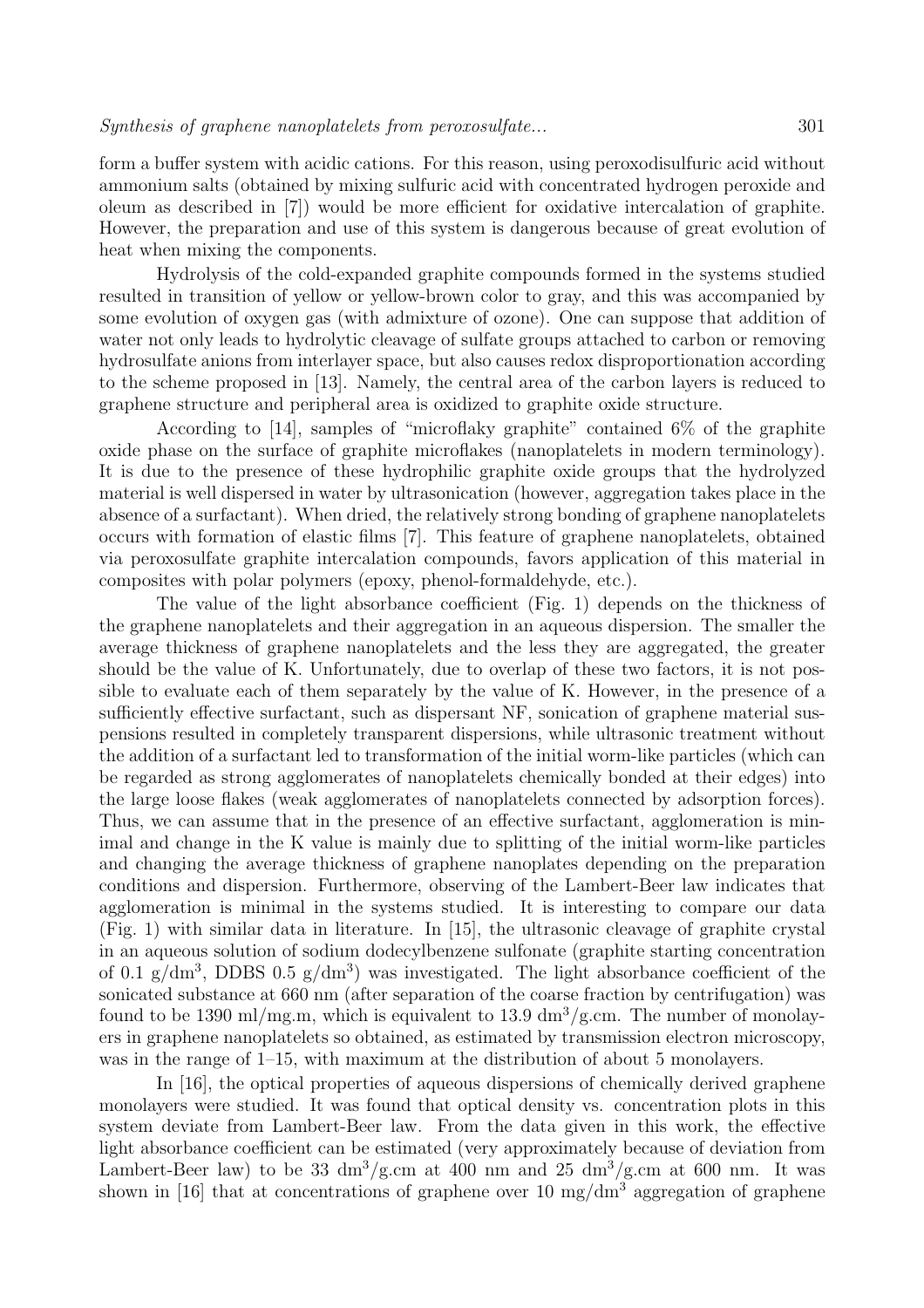nanoplatelets was observed, but at lower concentrations spontaneous curling of graphene layers into scrolls occurred. Thus, the optical properties of aqueous dispersions of chemically derived graphene were dependent on aggregation and scrolling of graphene nanoplatelets.

It is difficult to compare our data with the above-cited, because it is obvious that aggregation strongly depends on the nature of surfactant and surface groups on graphene nanoplatelets. Relatively large values of K observed in the present work probably are due both factors — presence of hydrophilic surface groups and efficient surfactant used.



Fig. 2. SEM images of graphene material obtained by sonication of expanded graphite compound in aqueous suspension without addition of surfactants

Fig. 2 shows SEM images of the graphene material obtained upon ultrasonic treatment of cold-expanded graphite compound (after hydrolysis) in aqueous suspension without the addition of surfactants. These images are very similar to the analogous materials described in numerous literary sources and avenues of firms producing graphene materials. The thickness of nanoplatelets can be estimated very roughly from nanoplatelets butt-ends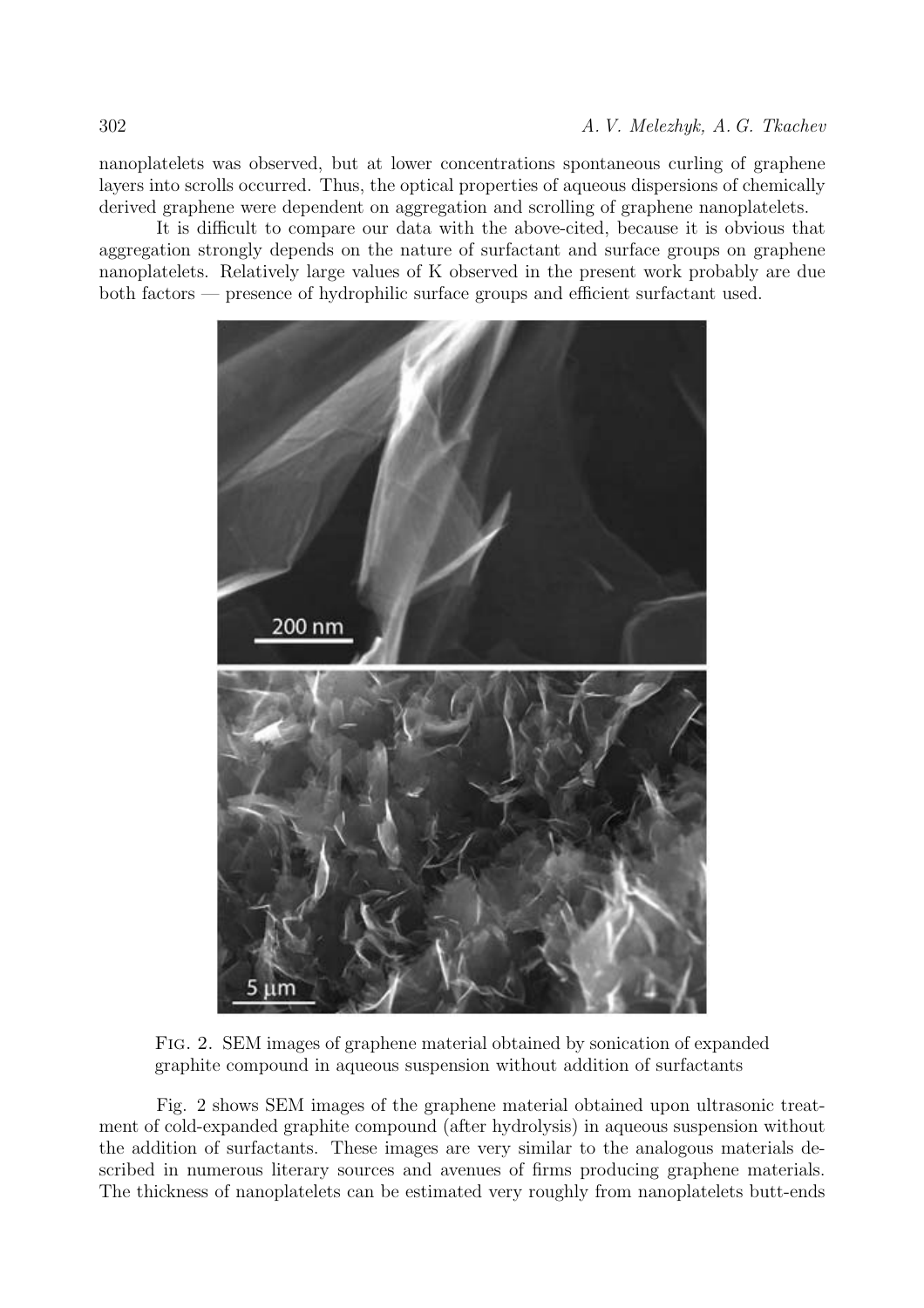

Fig. 3. TEM images of graphene material obtained by sonication of expanded graphite compound in aqueous suspension without addition of surfactants

as the order of not more than 5–10 nm. More accurate estimation from SEM images is not possible because of limited resolution of the scanning electron microscope.

In Fig. 3 there are images of the material in transmission electron microscope. In places where nanoplatelets fragments were directed along electron beam, images were observed allowing estimation of the number of graphene layers. As is seen from Fig. 3, the platelets are of different thickness. Two platelets in the field of view contain nearly 15 and 25 carbon layers correspondingly. Attempts to determine average thickness of nanoplatelets via surface area of dry samples were unsuccessful because drying resulted in strong glueing of nanoplatelets. The surface area of graphene nanoplatelet samples obtained by sonication of expanded graphite compound in aqueous suspension (without surfactant) was determined by adsorption of Methylene Blue in acidic aqueous solution according to Russian standard GOST 13144-79 (Graphite. Methods of determination specific surface area) to be 120  $\mathrm{m}^2/\mathrm{g}$ . If compared to the theoretical surface area of graphene monolayer, 2630 m<sup>2</sup>/g, this corresponds to 22 layers as the average-by-weight number of graphene layers in the material obtained, and average thickness of 7.4 nm. Probably, more prolonged sonication or addition of surfactants could decrease the average thickness of nanoplatelets in the material obtained.

In aqueous dispersions without added surfactant, despite the presence of hydrophilic graphite oxide groups, particles of the investigated graphene materials form large aggregates in the form of fuzzy flocks with visual size up to several millimeters. Apparently, these aggregates are weak. Obviously, ultrasonic treatment of much diluted aqueous dispersion of expanded graphite compound (after hydrolysis) in presence of a surfactant could provide most efficient separation of graphene nanoplatelets and retard aggregation. However, such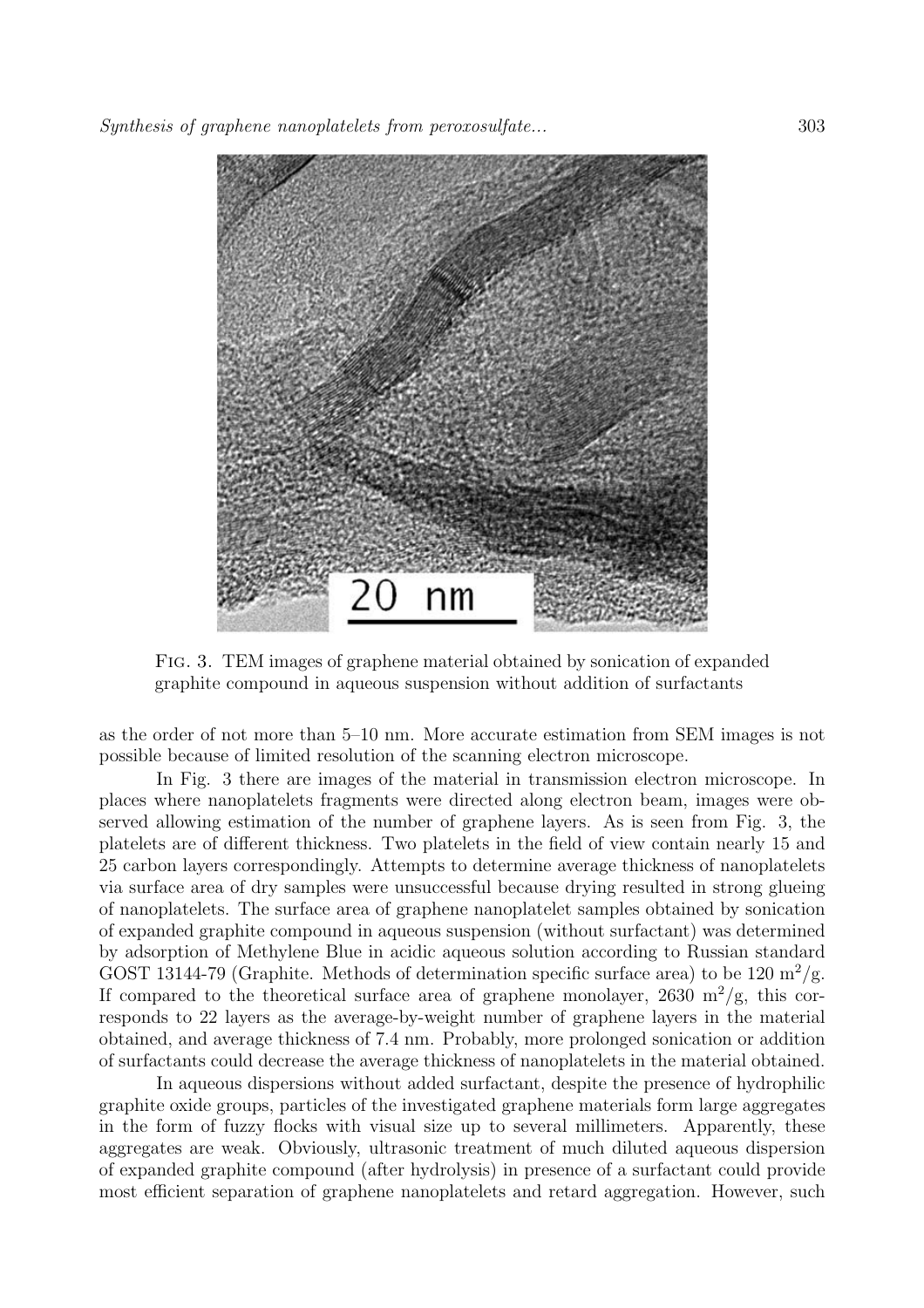

Fig. 4. Dependence of optical density of graphene nanoplatelets dispersion in aqueous solution of 1.25  $g/dm<sup>3</sup>$  surfactant NF on time after switching off ultrasonic apparatus

a method is too expensive for mass production. Besides, surfactants commonly used for stabilization of graphene (monolayer and multilayered) dispersions in water, are strongly adsorbed on graphene surface and it is very difficult to remove them by washing. This creates a problem if the graphene material is intended for application in polymeric composite materials. Sonication of the aqueous dispersions of the expanded graphite compound in water without adding a surfactant gives aggregated material, consisting of weak agglomerates, without problems caused by the presence of surfactant. This material can be easily produced large scale and can be introduced into organic formulations by exchange of water for organic solvent. So, sonication without surfactant is a compromise between suitability of preparation and quality of the graphene nanoplatelets obtained, if we accept thickness of nanoplatelets and degree of aggregation as criteria of quality.

When storing aqueous dispersions of graphene nanoplatelets, obtained by sonication of dilute suspensions of graphene material  $(0.02{\text -}0.035 \text{ g}/\text{dm}^3)$  in the presence of surfactant NF  $(1.25 \text{ g}/\text{dm}^3)$ , optical density slowly decreases after shutdown of ultrasound (Fig. 4). This most likely indicates reversible aggregation of nanoplatelets.

With prolonged standing (several days), the initially transparent dispersion of graphene nanoplatelets partially precipitated in form of flocks, but formed again transparent brownishgray solution at shaking. The solution exhibited characteristic pearl effect due to orientation of nanoplatelets in flow of liquid. It can be assumed that aggregates of nanoplatelets formed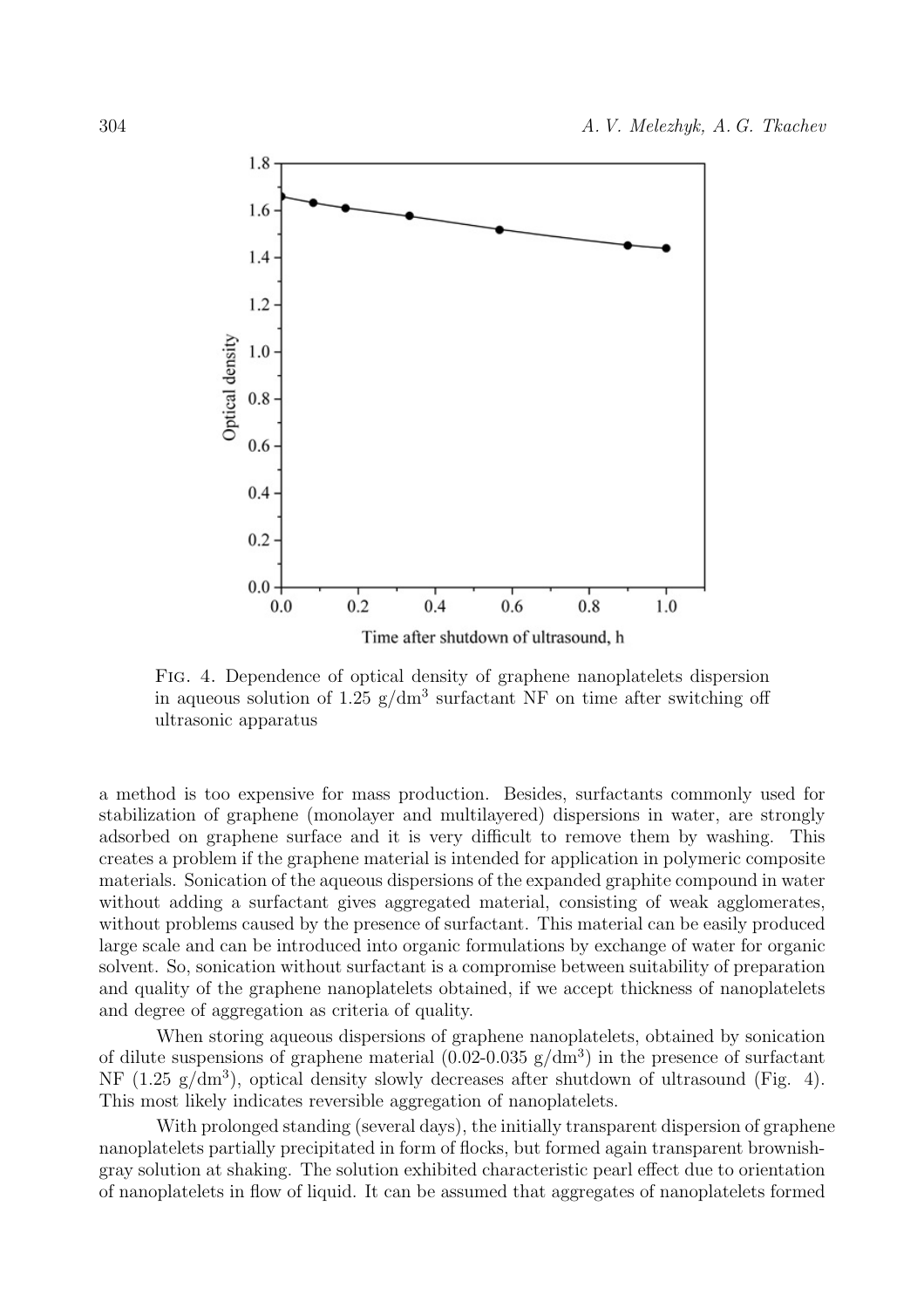in these conditions are not strong and aggregation is easily reversible upon stirring. It is possible that there would be no aggregation when using a more efficient surfactant.

Thus, the process of cold expansion of peroxosulfate graphite intercalation compounds can be used to obtain graphene nanoplatelets.

#### **4. Conclusions**

1. Expanded graphite compounds formed upon cold expansion of the graphite intercalated with peroxosulfate compounds easily exfoliate under sonication to form graphene nanoplatelets.

2. Intercalation of graphite with a solution of ammonium persulfate in anhydrous sulfuric acid gives more fine graphene nanoplatelets compared to intercalation in concentrated (95%) sulfuric acid. Presumably, admixture of water reduces the medium acidity and oxidative efficiency of the intercalation system, and this, in its turn, decreases the degree of carbon skeleton oxidation.

3. Presumably, covalent attachment of hydrosulfate groups to graphene layers occurs during the cold expansion process, resulting in yellow expanded graphite compound.

4. Expanded graphite compounds, obtained by cold expansion, exfoliate to graphene nanoplatelets under sonication significantly easier than thermally expanded graphite.

#### **References**

- [1] Kandanur S.S., Rafiee M.A., Yavari F., Schrameyer M., Yu Z.-Z., Blanchet T.A., et al. Suppression of wear in graphene polymer composites. *Carbon*, **50**(9), P. 3178–3183 (2012).
- [2] Graifer E.D., Makotchenko V.G., Nazarov A.S., Kim S.-G., Fedorov V.E. Graphene: chemical approaches to synthesis and modification. *Uspekhi Khimii* (Advances in chemistry, Russian), **80**(8), P. 784– 804 (2011).
- [3] Soldano C., Mahmood A., Dujardin E. Production, properties and potential of graphene. *Carbon*, **48**(8), P. 2127–2150 (2010).
- [4] Singh V., Joung D., Zhai L., Das S., Khondaker S.I., Seal S. Graphene based materials: Past, present and future. *Progress in Materials Science*, **56**(8), P. 1178–1271 (2011).
- [5] Zhu Y., Murali S., Cai W., Li X., Suk J.W., Potts J.R., et al. Graphene and Graphene Oxide: Synthesis, Properties, and Applications. *Advanced Materials*, **22**(35), P. 3906–3924 (2010).
- [6] Melezhyk A.V., Makarova L.V., Konoplya M.M., Chuiko A.A. Synthesis and morphology of particles of microflaky graphite. *Khimiya tverdogo topliva* (Chemistry of solid fuel, Russian), **3**, P. 137–143 (1991).
- [7] Melezhyk A.V., Rudyi R.B., Makarova L.V., Chuiko A.A. Synthesis and properties of self-bonding microflaky graphite. *Zhurnal Prikladnoi Khimii* (Journal of applied chemistry, Russian), **68**(1), P. 54– 57 (1995).
- [8] Melezhyk A.V., Chuiko A.A. Cold expansion of graphite the way to new technologies. *Khimicheskaya tekhnologiya* (Chemical technology, Ukrainian), **2**, P. 3–11 (1992).
- [9] Lee J.H., Shin D.W., Makotchenko V.G., Nazarov A.S., Fedorov V.E., Kim Y.H., et.al. One-Step Exfoliation Synthesis of Easily Soluble Graphite and Transparent Conducting Graphene Sheets. *Advanced Materials*, **21**(43), P. 4383–4387 (2009).
- [10] Viculis L.M., Mack J.J., Mayer O.M., Hahn H.T., Kaner R.B. Intercalation and exfoliation routes to graphite nanoplatelets. *J. Mater. Chem.*, **15**(9), P. 974–978 (2005).
- [11] Melezhyk A.V., Makarova L.V., Chuiko A.A. About the interaction of graphite with peroxodisulfuric acid. *Zhurnal neorganicheskoi khimii* (Journal of Inorganic Chemistry, Russian), **34**(2), P. 352–357 (1989).
- [12] Nekrasov B.V. *Fundamentals of general chemistry* (Russian). Vol. 1. Khimiya (Chemistry) Edition, Moscow (1973) 656 p. – P. 337.
- [13] Melezhyk A.V., Pyatkovskyi M.L., Yanchenko V.V., Prikhod'ko G.P., Sementsov Yu.I. Graphite intercalation compounds: peculiarities of formation and hydrolysis. *Khimichna promyslovist' Ukrayiny* (Chemical Industry of Ukraine), **6**(71), P. 7–16 (2005).